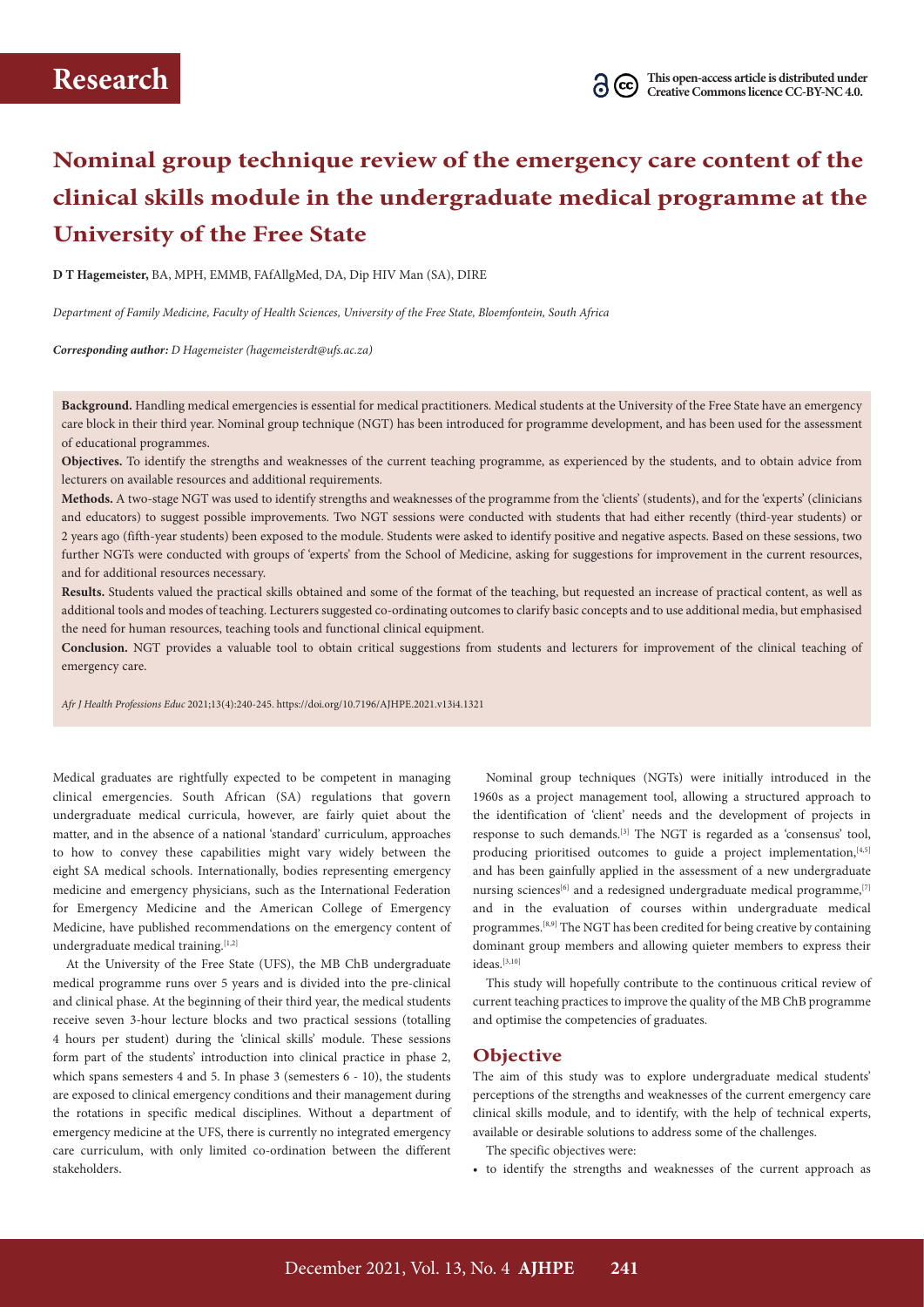# **Research**

experienced and expressed by the students who were exposed to the module

- to identify existing resources and potential new approaches based on the insights of local technical experts (academic clinicians/educationalists)
- to include the refined findings of this study in future teaching practice
- to establish a baseline for future empirical research on health professions education in emergency care in the MB ChB programme at UFS.

## **Methods**

In this study, a prospective, cross-sectional, qualitative approach was applied. As part of ongoing efforts to improve undergraduate medical education at UFS, it was decided to use the NGT to assess the experiences of undergraduate students who had participated in the clinical skills module either recently (current third-year students) or 2 years ago (current fifth-year students). This assessment was complemented by a second round of two NGTs with academic clinicians/educationalists involved in the teaching, who were asked to 'respond to' or 'work with' the findings of the first round.

Approval was obtained from the Health Sciences Research Ethics Committee, UFS (ref. no. HSREC 111/2017), and permission was granted from the authorities at the university. Written informed consent was obtained from all participants. Participation in the research was voluntary, and due to the nature of the method, results or statements are not attributable to an individual, and confidentiality of the participants was maintained throughout the process.

#### **Data collection and processing**

In keeping with the processes described in the literature, four research assistants who had received prior instructions facilitated the NGT sessions. After a brief introduction and explanation of the process, a silent round of idea generation took place. The participants were subsequently asked to present one of their ideas each, which was captured on a flip chart. This was repeated until no additional ideas were presented. The ideas as written down were then discussed for clarification, and where the group felt that two ideas overlapped and should be combined, this was done. This revised list was put up for 'voting' when each participant was asked to choose the most important statement (5 points), second-most important (4 points) down to the fifth-most important statement (1 point). Ideas were ranked according to the number of votes each idea received. The NGT sessions followed the structure suggested by Gallagher *et al.*<sup>[10]</sup> An overview of the process and stages is given in Table 1. In the case of a large number of participants, the group was split into two desks, where the process, as described above, took place with a second round of ranking and voting to combine the results from the two desks added.

## **Study population**

#### **First-round NGT – undergraduate medical students**

Medical students from two different year groups at UFS who had previously done the emergency care clinical skills module constituted the study population for the first round of the NGT. This included the third-year class, who had done the module earlier in the year, and the fifth-year class, who had completed the module 2 years previously and had been exposed to most of the clinical rotations, thus having a better overview over the full clinical content of the MB ChB programme.

#### **Table 1. Stages of the nominal group technique\***

- 1 Introduction
- 2 Silent generation of ideas in writing
- 3 Listing of ideas on flip chart (round-robin)
- 4 Discussion of ideas on flip chart
- 5 Ranking to select the 'top-10' ideas
- 6 Voting on 'top-10' ideas
- 7 Break
- 8 Discussion of vote
- 9 Re-ranking and rating revised 'top-10' items
- 10 Conclusion of nominal group (and selection of representatives)

\*modified from Gallagher *et al*. [10]

With the assistance of class representatives, purposive sampling within the current third- and fifth-year classes was done, with the aim of achieving good gender and ethnic representation in samples from each of the two academic years, ideally totalling 10 - 15 participants per session.

#### **Second-round NGT – technical experts**

Academic clinical staff on the joint staff establishment for the School of Medicine, together with affiliated lecturers in the clinical disciplines and university staff from the School of Medicine (e.g. programme director, departmental teaching and learning co-ordinators and academic staff of the simulation and skills unit) constituted the total study population for the technical expert group. Based on the concept of purposive sampling, [11] a good representation of clinical disciplines and professional functions was aimed for when recruiting the total of 10 - 15 participants for the second round of the NGT process.

### **Results**

Four NGT sessions were conducted in September 2017. After conducting the NGT process (idea generation, clarification, vote to rank at the individual desk), the ranked statements, as listed in Tables 2, 3, 4 and 5, were obtained, with the number of votes for each statement. The results are presented separately for the two rounds (undergraduate students and technical experts).

For referencing in the discussion section, responses are coded in the tables. The code for the students consists of the question (student question  $1/2 = \text{SQ1/SQ2}$ , year group (third-years = 3; fifth-years = 5) and the final ranking. For example, 'SQ1.3.4' refers to student question 1, third-year group, fourth-ranked response. The code for the technical experts consists of the question (expert question  $1/2 = EQ1/EQ2$ ), NGT session (panel 1 = 1; panel  $2 = 2$ ) and the ranking. For example, 'EQ2.1.5' refers to expert question 2, first NGT session (panel 1) and fifth-ranked responses.

## **First-round NGTs (undergraduate students)**

The two sessions with undergraduate students included 10 thirdyear medical students (4 men and 6 women, 2 of whom only joined for the second question) and 18 fifth-year medical students (4 men and 14 women).

Because of the number of fifth-year students (18), the NGT for this group was run at two desks concurrently, with an additional round of clarification and voting added to consolidate the results from the two desks into one.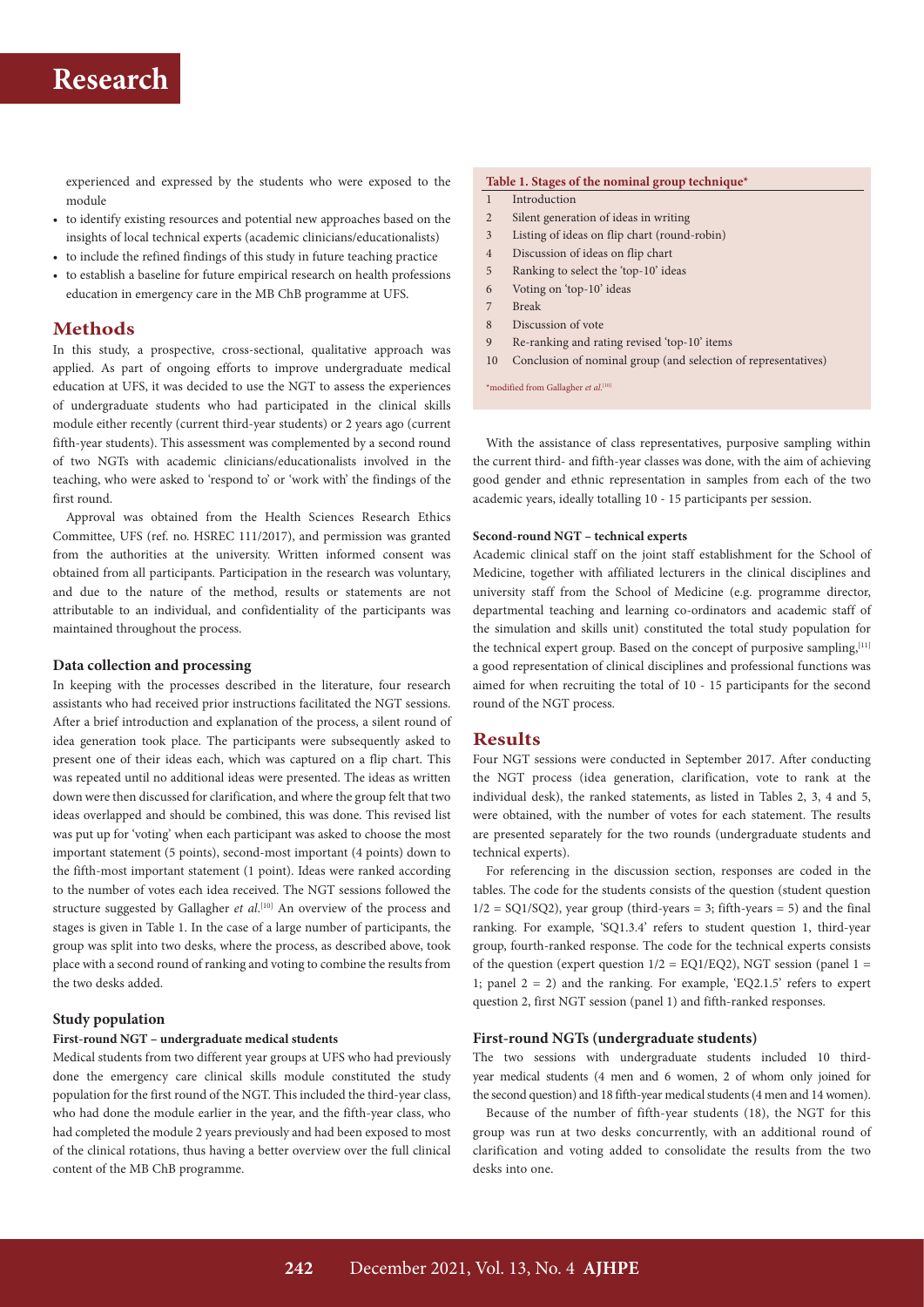## **Table 2. Ranked responses to student question 1 (SQ1): 'Write down what you valued the most in the emergency care clinical skills module (MCLI3713) in the third year' (***N***=28)**

| $\frac{1}{2}$                        |                                                           |                                      |                                                                                |  |
|--------------------------------------|-----------------------------------------------------------|--------------------------------------|--------------------------------------------------------------------------------|--|
| Third-year medical students $(n=10)$ |                                                           | Fifth-year medical students $(n=18)$ |                                                                                |  |
| $Rank^*$                             | Responses (score)                                         | $Rank^*$                             | Responses (score)                                                              |  |
| SQ1.3.1                              | Learn to save somebody from dangerous situation/basics of | SQ1.5.1                              | Practical solutions/physically doing on manikins/invited EMS personnel/        |  |
|                                      | how to save somebody's life (25)                          |                                      | exposure to EMS people and ride-along (73)                                     |  |
| SQ1.3.2                              | Engaging environment/enthusiasm of lecturers/individual   | SQ1.5.2                              | Well-structured/practical skills/theory series and practicals/use of scenarios |  |
|                                      | attention (24)                                            |                                      | in training and evaluation $(64)$                                              |  |
| SQ1.3.3                              | Immediately know what to do (20)                          | SQ1.5.3                              | Snake-bites interesting/'defib'/lectures and choking session (35)              |  |
| SQ1.3.4                              | Something practical for the first time (15)               | SO1.5.4                              | Interaction with consultants fixing mistakes/during OSCE immediate             |  |
|                                      |                                                           |                                      | remediation (32)                                                               |  |
| SQ1.3.5                              | Content well rounded/comprehensive (12)                   | SQ1.5.5                              | The timing before our hectic clinical years/helped on other modules (29)       |  |
| SQ1.3.6                              | Different aspect of medicine from just a normal GP (9)    | SQ1.5.6                              | Lecturer knowledge sharing – real-life stories (23)                            |  |
|                                      |                                                           | SQ1.5.7                              | Benchmarked mark of 80% made me feel competent/presence of fifth-year          |  |
|                                      |                                                           |                                      | medical students during exam/privacy for examinations (13)                     |  |

EMS = emergency medical services; OSCE = objective structured clinical examination; GP = general practitioner.<br>\*E.g. SQ1.3.1 = student question 1 (SQ1), third-year nominal group technique session (3), first-ranked statemen

**Research**

#### **Table 3. Ranked responses to student question 2 (SQ2): 'Write down suggestions on how to improve the emergency care clinical skills module (MCLI3713)' (***N***=28)**

| Third-year medical students $(n=10)$ |                                                                                                                                                        | Fifth-year medical students $(n=18)$ |                                                                                                                                                                                                                                          |
|--------------------------------------|--------------------------------------------------------------------------------------------------------------------------------------------------------|--------------------------------------|------------------------------------------------------------------------------------------------------------------------------------------------------------------------------------------------------------------------------------------|
| Rank*                                | Responses (score)                                                                                                                                      | Rank*                                | Responses (score)                                                                                                                                                                                                                        |
| SQ2.3.1                              | Start with a practical session/combine class (theory) and<br>practical sessions (31)                                                                   | SQ2.5.1                              | More exposure to emergency equipment/information on how to perform<br>defibrillation/nebulisation and practical exposure/short instructions on<br>paper/how to use defibrillation/anaesthetic machine/where to put three<br>leads $(53)$ |
| SQ2.3.2                              | More time to practise the skills/more time and equipment<br>made available to practise (24)                                                            | SQ2.5.2                              | Incorporate medical emergencies, e.g. pulmonary oedema/thyroid storm<br>(45)                                                                                                                                                             |
| SQ2.3.3                              | Module guide more structured/module guides must<br>be available from the beginning (organisation better)/<br>case studies at the end of a session (22) | SQ2.5.3                              | Improve module guide/workbook/more complete notes in module guide/<br>properly bound module guide/outcomes for theory (37)                                                                                                               |
| SQ2.3.4                              | More practical sessions (19)                                                                                                                           | SQ2.5.4                              | Lack of continuous evaluation/more assessment during the course/'mock<br><b>OSCE' (29)</b>                                                                                                                                               |
| SQ2.3.5                              | Videos must be available and students know where to find<br>them/expose to real world and see what they do (Pelonomi<br>trauma) $(15)$                 | SQ2.5.5                              | More videos of skills (27)                                                                                                                                                                                                               |
| SQ2.3.6                              | Emergency care should count more towards your module<br>mark $(5)$                                                                                     | SQ2.5.6                              | Role/responsibilities in an emergency (when you are not on duty/airport/<br>RTA)/kit - what to keep in car/on you in case of emergency in public<br>setting $(24)$                                                                       |
| SQ2.3.7                              | Get Prof. X to summarise (present) the basic life support<br>lecture $(4)$                                                                             | SQ2.5.7                              | Clinical scenarios were lacking: what is taught must be assessed/spacing out<br>stations during exams (21)                                                                                                                               |
|                                      |                                                                                                                                                        | SQ2.5.8                              | Boring lectures (17)                                                                                                                                                                                                                     |
|                                      |                                                                                                                                                        | SQ2.5.9                              | In the content: knowing what to say to family members while waiting in<br>emergency situation/near drowning/water-orientated sessions/wound<br>management/not specific when say 'give pain relief' or 'fluids', etc. (15)                |

OSCE = objective structured clinical examination; RTA = road traffic accident. \*E.g. SQ2.3.1 = student question 2 (SQ2), third-year nominal group technique session (3), first-ranked statement (1).

## **Second-round NGTs (technical experts)**

The second round of NGT sessions was held with academic clinicians and health educationalists in two separate events with 8 (panel 1) and 7 participants (panel 2), respectively.

Panel 1 comprised 1 female and 7 male participants. These included consultants and medical officers from the departments of trauma, family medicine and surgery as well as a paramedic and an information technology (IT)/technical support staff member.

Panel 2 comprised 2 female and 5 male participants. This panel included consultants and medical officers from the departments of family medicine, anaesthesiology and internal medicine as well as from the Clinical Simulation and Skills Unit.

## **Discussion**

## **Students' NGT**

The students' responses did not contain any critical comments about individual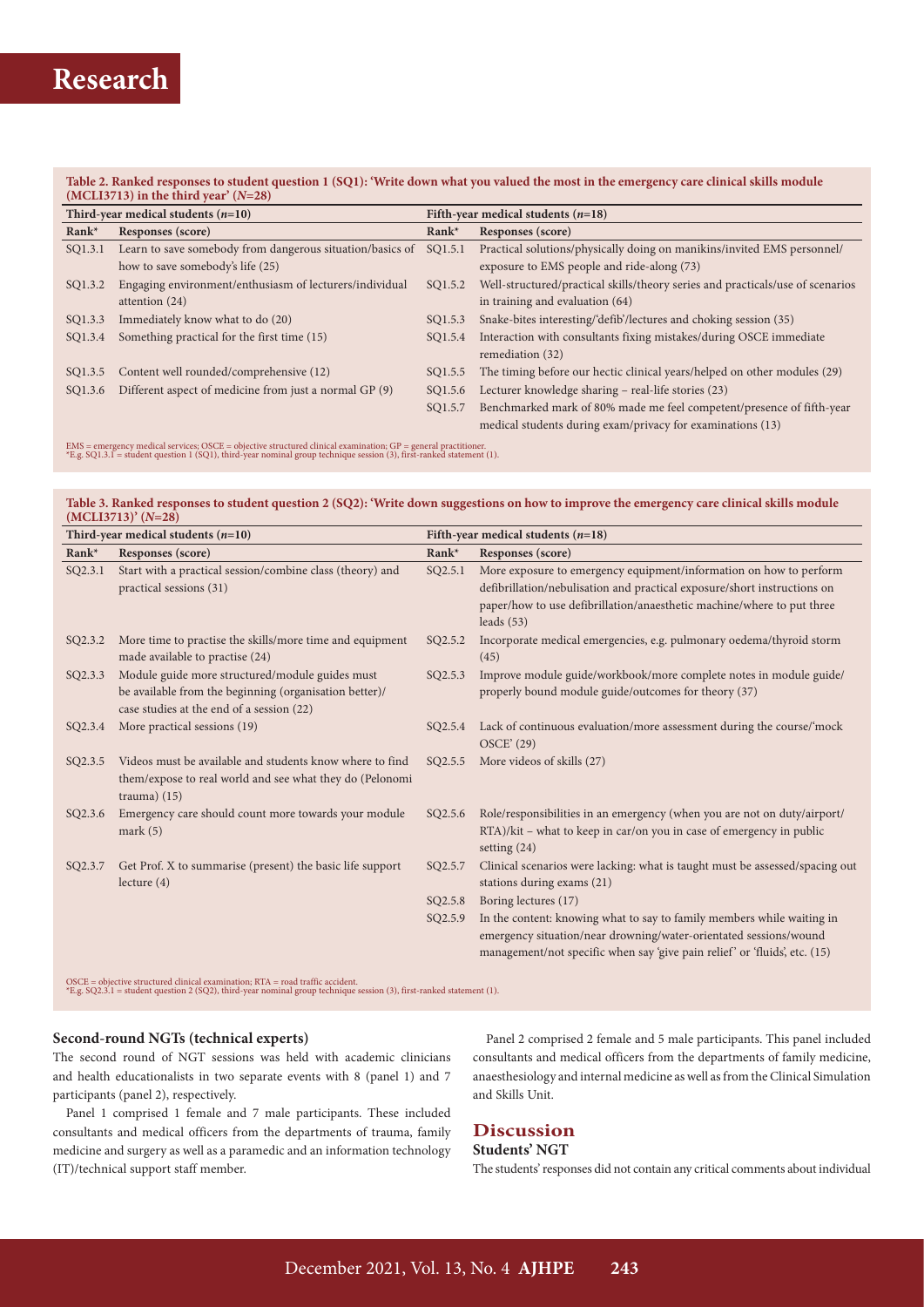## **Research**

#### **Table 4. Technical experts question 1 (EQ1): 'Write down suggestions, given current resources and based on the comments of the students, what you think can be done to improve the module content and delivery' (***N***=15)**

| First expert panel $(n=8)$                                                                                                                                                                             |                                                                                                                                                                                                                                                                                                                                                                                              | Second expert panel $(n=7)$ |                                                                                                                                                                                                                                                                                                |  |
|--------------------------------------------------------------------------------------------------------------------------------------------------------------------------------------------------------|----------------------------------------------------------------------------------------------------------------------------------------------------------------------------------------------------------------------------------------------------------------------------------------------------------------------------------------------------------------------------------------------|-----------------------------|------------------------------------------------------------------------------------------------------------------------------------------------------------------------------------------------------------------------------------------------------------------------------------------------|--|
| Rank*                                                                                                                                                                                                  | Responses (score)                                                                                                                                                                                                                                                                                                                                                                            | Rank*                       | Responses (score)                                                                                                                                                                                                                                                                              |  |
| EQ1.1.1                                                                                                                                                                                                | Module guide outcomes/condense the content (decide on<br>what is important on that level) (27)                                                                                                                                                                                                                                                                                               | EQ1.2.1                     | Basic principles/clarifying concepts, e.g. what is a cardiac arrest/recognise<br>emergency situations, e.g. low blood sugar/students must understand what<br>is the purpose of their actions/integrate physiology/anatomy, etc./explain<br>clearly/knowing when to stop the resuscitation (26) |  |
| EQ1.1.2                                                                                                                                                                                                | Integrating practical bits into the theory content (22)                                                                                                                                                                                                                                                                                                                                      | EQ1.2.2                     | Visual aids/props in lectures, e.g. talk about airways - show it/combination<br>of theory and simulation/make use of visual aids/stimulate their interest/<br>more use of simulation (22)                                                                                                      |  |
| EQ1.1.3                                                                                                                                                                                                | Summary structured lecture: 'flipped classroom approach'/<br>more videos, Blackboard media server, (practical<br>station), short videos before class, login on Blackboard/<br>online resources for blended learning (knowing the<br>equipment) (21)                                                                                                                                          | EQ1.2.3                     | What are the general outcomes of this module (what level)?/start the first<br>day and explain the bigger picture: one piece build onto the other (14)                                                                                                                                          |  |
| EQ1.1.4                                                                                                                                                                                                | Incorporation of different models (e.g. simulation, skills<br>lab, manikins), more dedicated time in the skills lab (obtain<br>signatures)/small group rotations (18)                                                                                                                                                                                                                        | EQ1.2.4                     | Continuous evaluation/mock exam/practical sessions/more credits/marks<br>for this module/assess the students/students accept responsibility (11)                                                                                                                                               |  |
| EQ1.1.5                                                                                                                                                                                                | What the content of the module should be in the lecture<br>(well structured)/integrating with other modules later-on<br>(taking the current level of knowledge into account)/build<br>on the existing knowledge obtained (e.g. pharmacology,<br>etc.) by introducing the practical aspect (basic critical care)/<br>having simple structured (standard) approaches (PALS/<br>ATLS etc.) (17) | EQ1.2.5                     | Standardise the teaching material (approach - who are we holding our<br>standards up to)/practise under guidance of professional (10)                                                                                                                                                          |  |
|                                                                                                                                                                                                        |                                                                                                                                                                                                                                                                                                                                                                                              | EQ1.2.6                     | a) Longitudinal EMC training/start in semester 5 and continue to semester<br>10(8)<br>b) Two weeks of emergency care/smaller groups/rotations practicals and<br>tutorials (8)                                                                                                                  |  |
|                                                                                                                                                                                                        |                                                                                                                                                                                                                                                                                                                                                                                              | EQ1.2.8                     | E-learning/Blackboard for content/QuestionMark/more time for practicals/<br>make use of technology (cellphone) to look at videos etc. on YouTube/for<br>teaching them how to find information (4)                                                                                              |  |
|                                                                                                                                                                                                        |                                                                                                                                                                                                                                                                                                                                                                                              | EQ1.2.9                     | Drowning/near drowning should be included - submersion injuries (2)                                                                                                                                                                                                                            |  |
| PALS = paediatric advanced life support; ATLS = advanced trauma life support; EMS = emergency medical services. *E.g. EQ1.2.3 = expert question 1 (EQ1), second panel (2), third-ranked statement (3). |                                                                                                                                                                                                                                                                                                                                                                                              |                             |                                                                                                                                                                                                                                                                                                |  |

lecturers, and only one lecturer was mentioned by name, to the effect that this lecturer should present a specific topic (SQ2.3.7). Students in both years appreciated the course's practical value in enabling them to address lifethreatening situations (SQ1.3.1, SQ1.3.3, SQ1.3.4, SQ1.3.6, SQ1.5.1, SQ1.5.4, SQ1.5.6 and SQ1.5.7), which is in keeping with international literature.<sup>[12,13]</sup> As the module is taught at the beginning of, and as an introduction to, the clinical years in the MB ChB programme, this is to be expected, but also shows that the module met the students' expectations in this regard. The way the content was delivered also enjoyed positive feedback in some aspects (SQ1.3.2, SQ1.3.5, SQ1.5.2, SQ1.5.4 and SQ1.5.5).

When it came to students' suggestions for improvements (question 2), the 'practical theme' again dominated, with clear requests to increase the practical parts of the learning experience (SQ2.3.1, SQ2.3.2, SQ2.3.4, SQ2.5.1, SQ2.5.4 and SQ2.5.7). In addition to this, the students requested changes to the resources ('module guide'/'case studies' – SQ2.3.3; and SQ2.5.3, 'videos'/'real world' – SQ2.3.5 and SQ2.5.5), hinting at the use of blended learning/flipped classroom techniques.[14,15] Based on their greater clinical exposure, the fifth-year students also requested additions to the content (specific clinical emergencies – SQ2.5.2; specific scenarios – SQ2.5.6; and dealing with family members and staff – SQ2.5.9), while the third-year students were more concerned with administrative issues ('mark' SQ2.3.6) and the role of a specific esteemed lecturer ('Prof. X' – SQ2.3.7).

Further comparing the third- and fifth-year students, the latter displayed a more differentiated appreciation of technical aspects ('manikins' – SQ1.5.1; 'scenarios' – SQ1.5.2; 'fixing mistakes'/'immediate remediation' – SQ1.5.4; 'real life stories' – SQ1.5.6), probably owing to their greater exposure to clinical teaching by the time of the NGT session. The fifth-year students also addressed the different professions/ranks in the health system in a more differentiated way ('EMS personnel' – SQ1.5.1; 'consultants' – SQ1.5.4), again probably owing to their greater exposure to the system. Comments on the timing of the module about the other clinical teaching are only possible in retrospect (SQ1.5.5).

## **Technical experts' NGTs**

Clinicians and educationalists put a strong emphasis on the clarification of outcomes and concepts in the module (EQ1.1.1, EQ1.2.1, EQ1.2.3), suggesting a proper 'scaffolding' of the content in the Vygotskian sense, rather than a mere accumulation of clinical conditions.<sup>[1,16]</sup>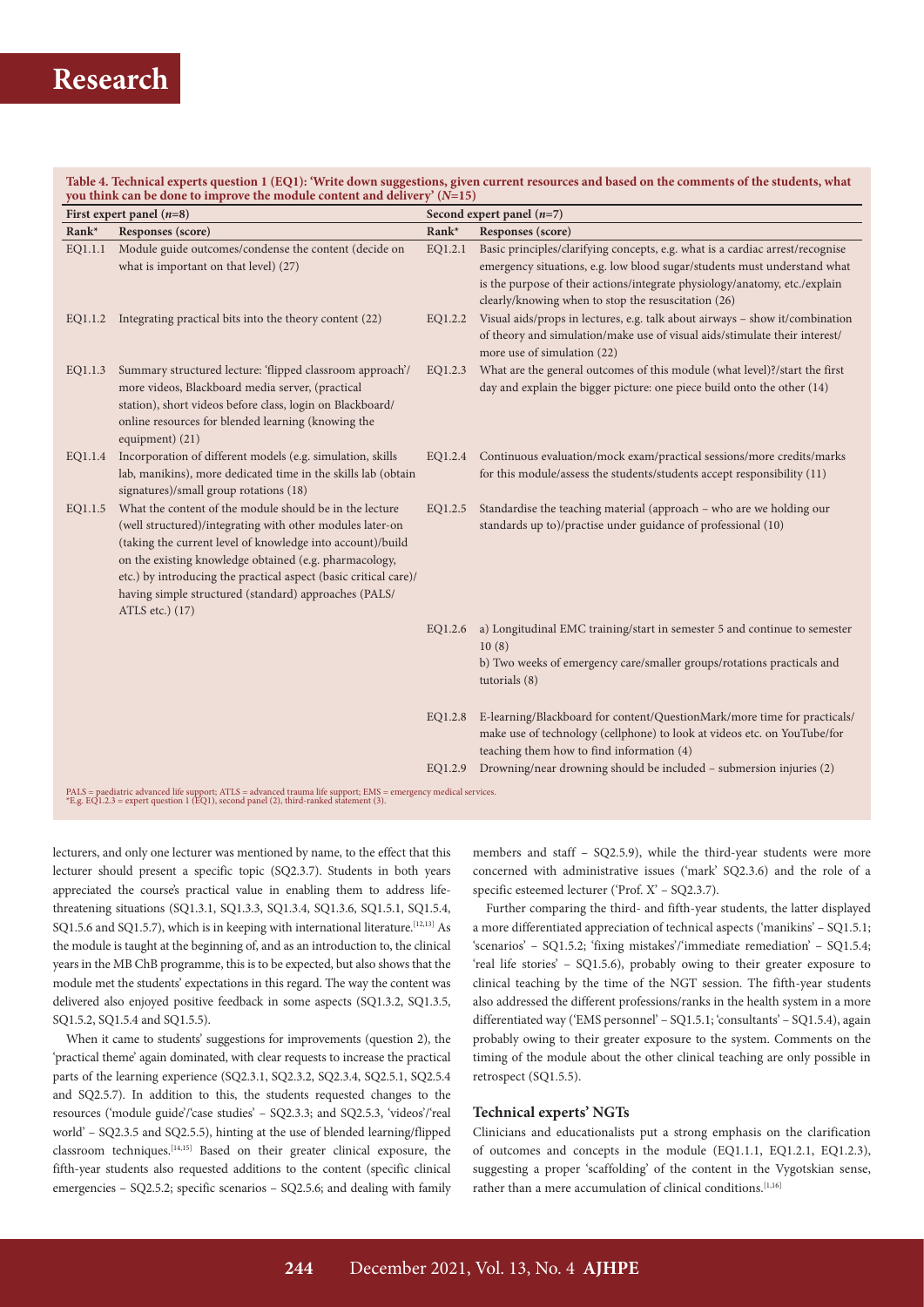| these would influence the delivery of the module content' $(N=15)$                                                                                                                                          |                                                                |                             |                                                                                 |  |  |
|-------------------------------------------------------------------------------------------------------------------------------------------------------------------------------------------------------------|----------------------------------------------------------------|-----------------------------|---------------------------------------------------------------------------------|--|--|
| First expert panel $(n=8)$                                                                                                                                                                                  |                                                                | Second expert panel $(n=7)$ |                                                                                 |  |  |
| Rank*                                                                                                                                                                                                       | Responses (score)                                              | $Rank^*$                    | Responses (score)                                                               |  |  |
| EQ2.1.1                                                                                                                                                                                                     | More dedicated facilitators for emergency care, not only in    | EQ2.2.1                     | Trained manpower. Make use of various professions, e.g. nursing,                |  |  |
|                                                                                                                                                                                                             | family medicine (27)                                           |                             | emergency personnel/well-trained facilitators/instructors (25)                  |  |  |
| EQ2.1.2                                                                                                                                                                                                     | Somewhere to go to watch videos and access equipment           | EQ2.2.2                     | Who takes ownership/where will advanced life support fit in/what level do       |  |  |
|                                                                                                                                                                                                             | (same space)/standardising the equipment (23)                  |                             | we teach emergency care? (18)                                                   |  |  |
| EQ2.1.3                                                                                                                                                                                                     | a) Include road-shifts with EMS as clinical practice/more      | EQ2.2.3                     | More funding $(12)$                                                             |  |  |
|                                                                                                                                                                                                             | clinical time in the hospital setting (22)                     |                             |                                                                                 |  |  |
|                                                                                                                                                                                                             | b) Alternative training method in instances of no actual       |                             |                                                                                 |  |  |
|                                                                                                                                                                                                             | resources (table exercises)/using resources at other faculties |                             |                                                                                 |  |  |
|                                                                                                                                                                                                             | (expanding your footprint of resources) (22)                   |                             |                                                                                 |  |  |
| EQ2.1.4                                                                                                                                                                                                     |                                                                | EQ2.2.4                     | More simulators/more equipment (10)                                             |  |  |
| EQ2.1.5                                                                                                                                                                                                     | Capitalise on one-language policy (8)                          | EQ2.2.5                     | Vertical integration of emergency care in the program/structure the             |  |  |
|                                                                                                                                                                                                             |                                                                |                             | curriculum $(9)$                                                                |  |  |
| EQ2.1.6                                                                                                                                                                                                     | IT training for the older folks (3)                            | EQ2.2.6                     | Possibility of after-hour teaching such as ACLS (extra teaching time/           |  |  |
|                                                                                                                                                                                                             |                                                                |                             | practicals)/skills training facilities must be available; facilitators also (7) |  |  |
|                                                                                                                                                                                                             |                                                                | EQ2.2.7                     | Build a question bank (6)                                                       |  |  |
|                                                                                                                                                                                                             |                                                                | EQ2.2.8                     | Decent clinical equipment in hospitals (3)                                      |  |  |
| $EMS$ = emergency medical services; $ACLS$ = advanced cardiovascular life support; $IT$ = information technology.<br>*E.g. EQ2.2.3 = expert question 2 (EQ2), second panel (2), third-ranked statement (3). |                                                                |                             |                                                                                 |  |  |

**Table 5. Technical expert question 2 (EQ2): 'Write down suggestions on what additional resources and structures might be needed and how** 

With regard to the mode of delivery of the content, emphasis was again placed on the importance of practical aspects (EQ1.1.2) and the use of 'stimulating' methods, including simulation exercises (EQ2.1.2, EQ1.1.4) as well as online resources and videos (EQ1.1.3, EQ1.2.8). Continuous evaluation of the students and the inclusion of mock examinations would also aid the learning process (EQ1.2.4), mirroring the emphasis on 'assessment drives learning' in the literature.  $^{[17,18]}$ 

Standardisation of the teaching materials and the management approaches was suggested to improve the consistency of the teaching (EQ1.1.5, EQ1.2.5). The content should be integrated with and linked to modules in earlier and later parts of the programme (EQ1.1.5, EQ1.2.6) and this was mentioned under both questions 1 and 2 (also EQ2.2.5).

When considering additional resources, the top priority was the availability of well-trained facilitators, or in other words, human resource management and development issues (EQ2.1.1, EQ2.2.1, EQ2.2.6), including IT training for the 'older folks' (EQ2.1.6). The availability of equipment for teaching, simulators and videos was the second major theme (EQ2.1.2, EQ2.2.4), including the availability of appropriate clinical equipment at the actual clinical service delivery sites (EQ2.2.8).

Additional ideas that came up were the opportunities offered by the changed language policy of the university, which potentially frees up resources (EQ2.1.5), the utilisation of other emergency care personnel such as the emergency medical services (EMS) and their training facilities (EQ2.1.3), and the creation of a question bank of multiplechoice questions for formative and summative assessment (EQ2.2.7). Lastly, the general need for additional financial resources was expressed (EQ2.2.3).

#### **Implementation of ideas/suggestions**

In the next run of the module after the NGTs, additional practical CPR training sessions and mock examinations have been included as suggested during the research, while much more work remains to be done regarding a general overhaul of the content and structure of the module, possibly in connection with a major review of the undergraduate curriculum.

#### **Weaknesses and possible confounders**

Firstly, it needs to be acknowledged that the relatively small sample from both student groups might not be regarded as fully representative for the respective years. An additional quantitative, questionnaire-based vote on the finding by a larger sample could have added reliability through 'triangulation'.<sup>[7]</sup> Given the 2 years between the exposure to the module of the two year groups, staff attrition and reworking of course content might have introduced differences between the two 'runs' of the same module.

On the side of the 'technical experts', the composition of the group and the absence of some disciplines (due to lack of response from certain departments) might have biased the outcomes.

The results of the two sessions in the second round of NGTs, with the technical experts, have not been consolidated into a single 'rank order' as suggested by some authors.<sup>[19,20]</sup>

## **Conclusion**

Through the use of a two-staged NGT, it was possible to gain valuable feedback from undergraduate students who had experienced the teaching in the module that was under review. Both the positive comments and suggestions for improvement as expressed during this process led to fruitful discussions with the team of academic clinicians and educators who were currently involved in the programme.

As also reported in other studies, the use of the NGT provides concise and 'easy-to-apply' results on the needs of the 'users' (students) and the possible approaches from the 'experts'. By involving both 'sides' in this two-staged NGT, the experts respond directly to the identified challenges. Further evaluation will be necessary to measure the actual impact of this research, including the implementation of the findings.